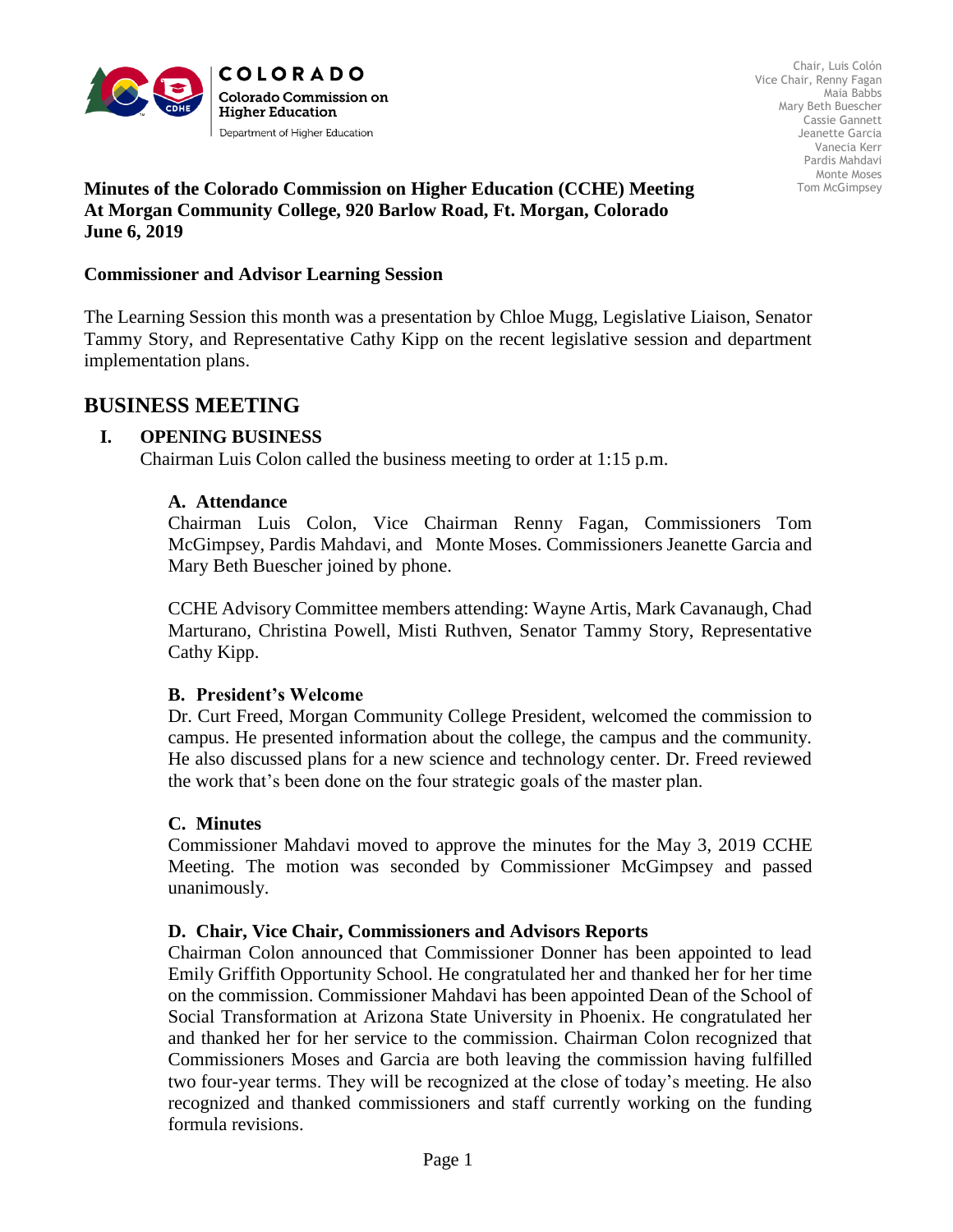Vice-Chair Fagan thanked Chairman Colon for the recognition of the funding formula work. He thanks the legislative team at CDHE for their efforts throughout the year and Dr. Paccione for leading the team through the legislative session. Vice-Chair Fagan said that this is a time of change for all with new a new administration and new legislators. He thanked Senator Storey and Representative Kipp for their work at the legislature and for advising the commission.

Commissioner Mahdavi thanked Chairman Colon and all the commissioners for the experience of serving on the commission. She loved being on the commission and learned a lot along the way. She invited anyone who might be in the Phoenix area to contact her and for all to stay in touch.

Advisor Ruthven thanked the commission on behalf of CDE Commissioner Anthes for the support. She reported that 54 K-12 education and adult basic education related bills passed this legislative session. Specifically, the concurrent enrollment bill passed and will require continued partnership with CDHE and school districts. Also, the career advising legislation will require work with CDHE, HEI's, work force centers, K-12 counselors, and adult basic ed advisors.

Advisor Miranda announced that Anne Nandel passed away a few weeks ago. She was a member of the Colorado Commission on Higher Ed for eight years back in the nineties and she served as chair for the commission for two of those eight, the final two years of her eight years on the commission. She was also a valued member of the CSU and Ft. Collins community.

Advisor Cavanaugh reported that Chancellor Chopp at DU will be stepping down at the end of June. Provost Jeremy Hapner will assuming the role of Chancellor. He recognized Chancellor Chopp for her inspirational leadership.

## **E. Executive Director Report**

Dr. Paccione reported that the department's Chief of Staff, Amanda DeLaRosa has left to join Lumina Foundation. She was instrumental in making the transition to a new executive director easy. Applications for the position are currently being accepted. Dr. Paccione was able to attend some commencement ceremonies around the state this past graduation season. She mentioned the practice at Ft. Lewis College of graduates being allowed to wear Native American regalia or military uniforms. She suggested that all institutions should consider allowing this practice. There were numerous bill signings throughout the state, which were great to be a part of. Chloe Mugg will be leading staff in implementation of all the new legislation. Dr. Paccione recognized staffers Jason Schrock, Emily Burns, and Emma Fedorchuk for their work in the funding formula process. The CEO meeting this month included a learning session on block chain. Spencer Ellis was thanked for his part in coordinating that presentation. She met with the Executive Director of Public Safety to discuss the coursework police officers do while in the academy and whether or not those certificates are counted toward state completion goals. This question also applies to firefighters and EMTs.

## **F. Public Comment**

Brandon Thierry, with the State Student Advisory Council reported to the commission. He explained that the original statute for the group limited participation to in-state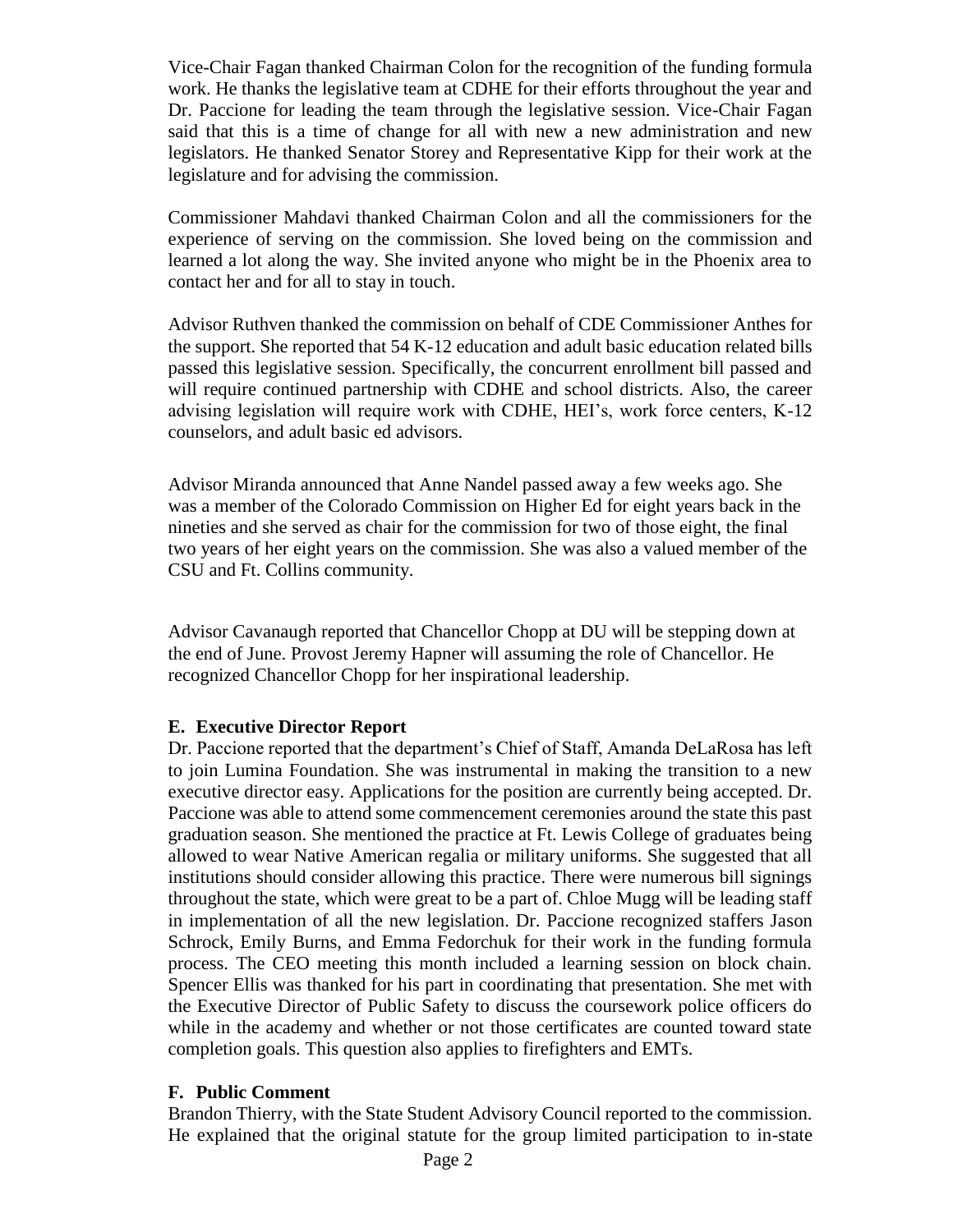students. The group took this up as a legislative initiative and got the statute changed to include 14,000 students in the community college system to participate. The group conducted a survey on obstacles that face community college students and two clear obstacles came to light. Access to food is the first issue and the cost of textbooks is the second. The council is making plans to address both issues.

## **II. CONSENT ITEMS**

- **A. Two-Year Cash Funded Capital Program List Amendment - Western Colorado University** - Lauren Gilliland
- **B. Two-Year Cash Funded Capital Program List Amendment - Otero Junior College** - Lauren Gilliland
- **C. Degree Authorization Act: Johns Hopkins University Request for Renewal of Provisional Authorization** – Heather DeLange

Commissioner McGimpsey moved to approve consent items A through C. The motion was seconded by Commissioner Mahdavi and passed unanimously.

# **III. ACTION ITEMS**

### **A. Proposed Revisions to CCHE Policy I, Part K: Policies and Procedures for Conflict Resolution Among Public Institutions of Higher Education** – Dr. Chris Rasmussen

The Commission discussed recommended changes to the existing conflict resolution policy, which expand its focus beyond the Auraria Center to address disputes among public institutions across Colorado. Changes included several recommendations made in response to stakeholder feedback and advice from the Colorado Office of the Attorney General. Staff also recommended changing the name of the policy to Policies and Procedures for Resolution of Disputes Among Public Institutions of Higher Education. Commissioner McGimpsey moved to accept staff recommendations; Commissioner Mahdavi seconded. Commissioner Fagan offered an amendment to strike from section 6.01.05 the language "and relies on the voluntary compliance of institutions with Commission decisions toward this end". Commissioner Mahdavi seconded. The motion to amend passed unanimously. The original motion then passed unanimously.

## **B. Confirmation of CCHE Advisors** –Katie Zaback

Section 3 of the Commission Bylaws defines the makeup of the CCHE Advisory Committee and the terms of service for each member. CDHE staff presented principles to guide the selection of non-legislative advisory committee members. Student Advisor Troy Fossett and CFO Advisor Chad Marturano were thanked for their service to CCHE. The Commission approved the following advisor appointments for 2019-2020: Wayne Artis from Pikes Peak Community College, Faculty Advisor; Kimberly Johnson from the Colorado Community College System, Student Advisor; Brad Baca from Western Colorado University, CFO Advisor; Mark Cavanaugh representing the Independent Higher Education Council (IHEC). All advisors will serve a two-year term except the student advisor who serves for a single year with the option to renew.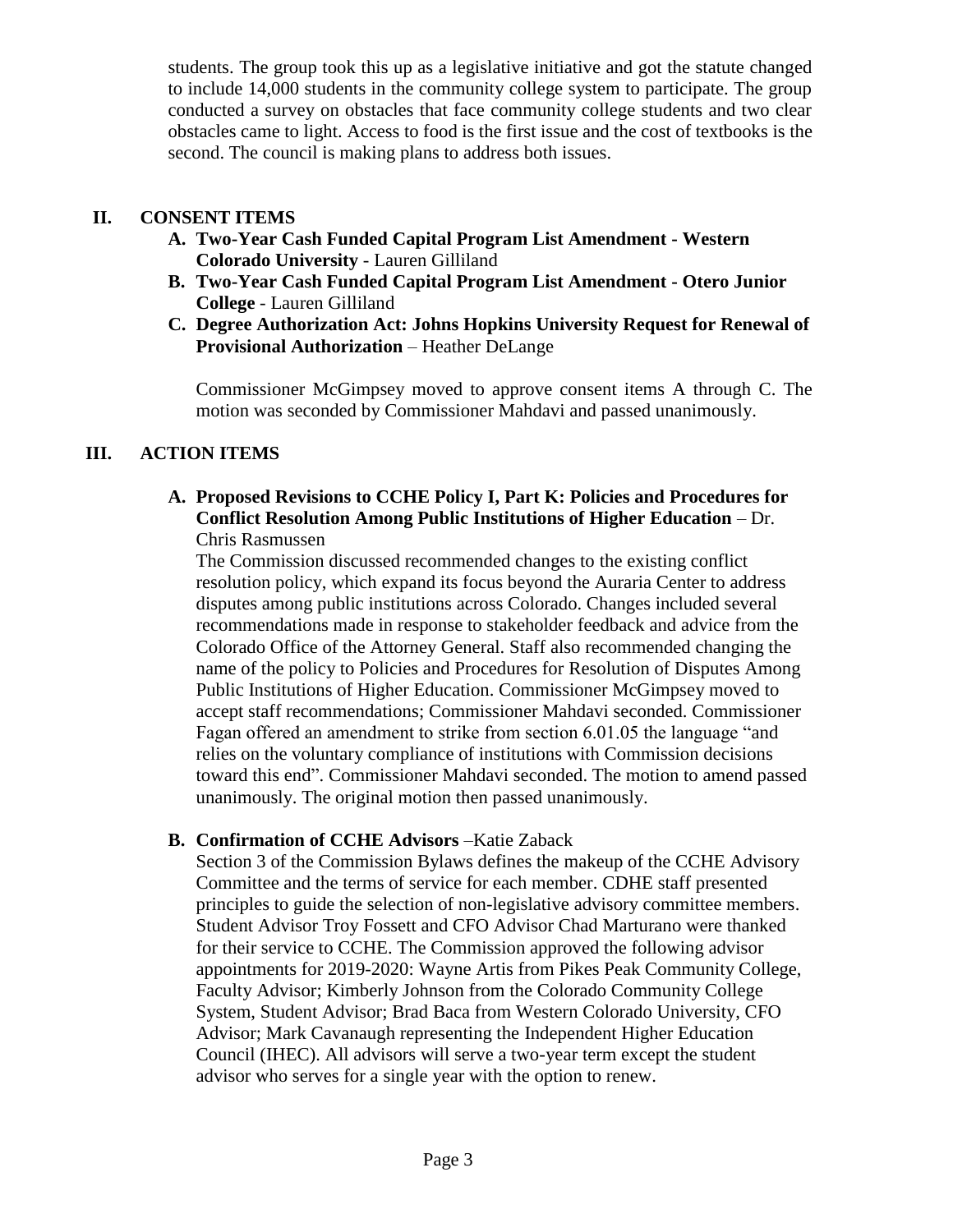## **IV. DISCUSSION ITEMS**

**A. Fiscal Year 2019-2020 Financial Aid Allocations**- Emily Burns Emily Burns, Lead Finance Analyst led a discussion of the various types of state funded financial aid: undergraduate and graduate need-based aid, work-study, merit, and career and technical education. She also provided a recap of the indepth analysis of the need-based financial aid allocation model which was also part of the April CCHE Learning Session. Ms. Burns went on to explain that the allocations being discussed would, if approved, be distributed to the various public and private institutions of higher education eligible for state-funded financial aid allocations in the upcoming 2019-2020 fiscal year.

## **B. HB 19-1196 Proposed Interim Revisions to CCHE Policy VI, Part F: State Funded Financial Aid Policies** - Emily Burns

Emily Burns, Lead Finance Analyst explained that the recent passage of HB 19- 1196 necessitates a series of changes to the CCHE policies governing statefunded financial aid to the eligible public and private instruction of higher education. These changes will be required because HB 19-1196 allows statefunded financial aid to be distributed to students qualifying for resident tuition under the SB13-033, otherwise known as ASSET. Given that students qualifying for resident tuition per SB 13-033, commonly referred to as ASSET students, are not eligible for federal financial aid and unable to complete a FAFSA, the existing processes for determining the level of need for all students eligible for statefunded financial aid are no longer viable. Also given the decentralized nature of financial aid packaging and the existing infrastructure for delivering institutionally funded financial aid to ASSET students, Ms. Burns recommended the approval of an interim policy, which would allow institutions to use their existing institutional methodology for determining need of individual ASSET students and packaging aid accordingly. CDHE staff is in the process of developing a statewide aid application and methodology for ASSET students. Staff anticipates this process to be completed by the September CCHE meeting. There was discussion of the legality of such an interim policy change, especially in light of the politically sensitive nature of HB 19-1196. The questions were raised by Commissioner Moses who asked CDHE staff to work with the Colorado Attorney General's Office to ensure the legality of the interim policy revision. Pending a positive answer from the Colorado Attorney General's Office, Commissioner Moses made a motion to move this item from discussion to action, the motion was granted unanimously. CDHE staff has since received confirmation from the Colorado Attorney General that it is within the legal purview of the CCHE to create a temporary interim policy to allow the use of existing institutional methodology to determine need for ASSET students while a statewide application and policy is developed.

## **C. Budget Update** – Jason Schrock

Jason Schrock, Senior Director of Finance, CDHE provided an update on the Department's work on developing the FY 2020-21 budget requests due to the Governor's Office of State Planning and Budgeting (OSPB) on July 1. For this budget submission, each state department must submit requests that meet two budget targets: a 5 percent reduction in funding and a 2 percent increase.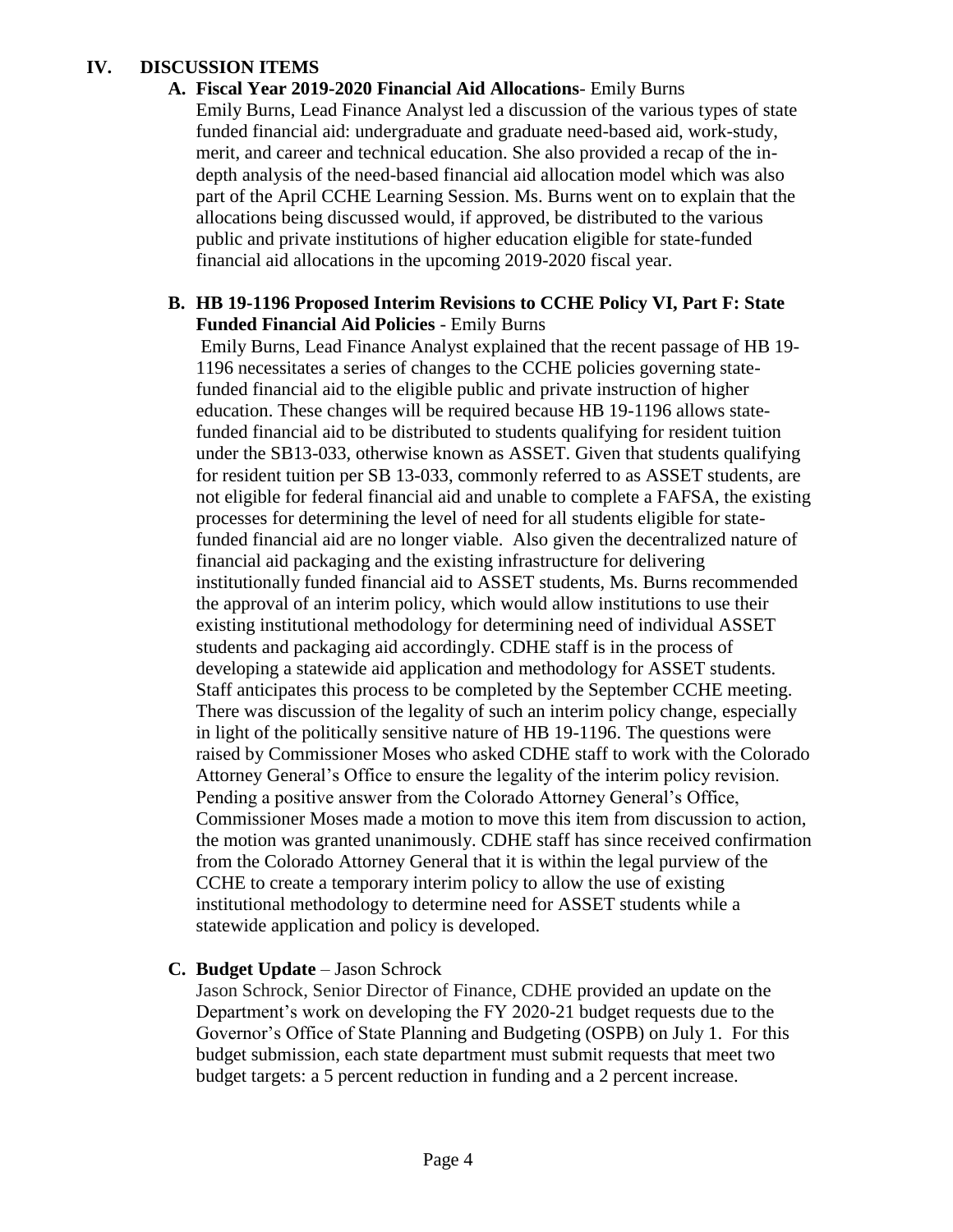Mr. Schrock discussed the information submitted from higher education institutions in response to the 5% reduction scenario. (Only state funding for higher education institutions is subject to the budget targets, not their tuition or other funding.) The Department plans to provide a summary of the reductions in programs and services that institutions submitted, and the impacts on their operations, in the 5% reduction budget scenario submission to OSPB. Mr. Schrock also indicated that, in addition to the 2% increase and 5% reduction scenarios, the Department will be submitting a separate request for a larger increase in state funding to institutions. This request will be submitted in order to help institutions continue to make progress on Master Plan goals, including on affordability and improving student success.

Mr. Schrock also noted the other budget requests for Department programs. Some of these requests are for maintaining the operations of existing programs, while others are for new initiatives to help the Department and higher education institutions meet Master Plan goals.

Inta Morris, Chief Operating Officer and Chief Financial Officer, CDHE provided an update on the evaluation of the higher education funding model. She discussed the new draft framework for the formula that was developed based on feedback the Department has heard on the model, including from the Funding Formula Working Group. The new formula is intended to have increased alignment with the Master Plan, especially regarding addressing the equity gaps in higher education, and also to have greater predictability and transparency.

Department staff will be developing more detailed model options based on the new overall model framework and will present the options at the Funding Formula Working Group meeting on June 26. The CCHE is scheduled to meet on the funding formula on July 9.

# **V. COMMISSION INITIATIVES**

## **A. Open Educational Resources (OER) Updates** - Spencer Ellis

- Staff briefed the Commission, Advisors and others on statewide OER activities as part of the implementation of HB18-1331. Staff highlighted the statewide trainings, workshops, professional development opportunities and statewide OER Conference, all of which address statute directives. Staff noted several small updates regarding the OER grant program and confirmed the Commission would receive the first annual report, along with the JBC and Education Committee, by the October 1 deadline.

**B. 2019 CCHE Retreat Update** – Katrina Smith & Katie Zaback reviewed logistical details for the upcoming retreat in Durango on July 24-26. Questionnaires regarding travel plans were distributed to commissioners and advisors in attendance.

*Closing presentations by Luis Colon – Commissioners Moses and Garcia were presented with proclamations in recognition of their many years of service to the commission. Both will also receive state flags that were flown over the capitol in their honor.*